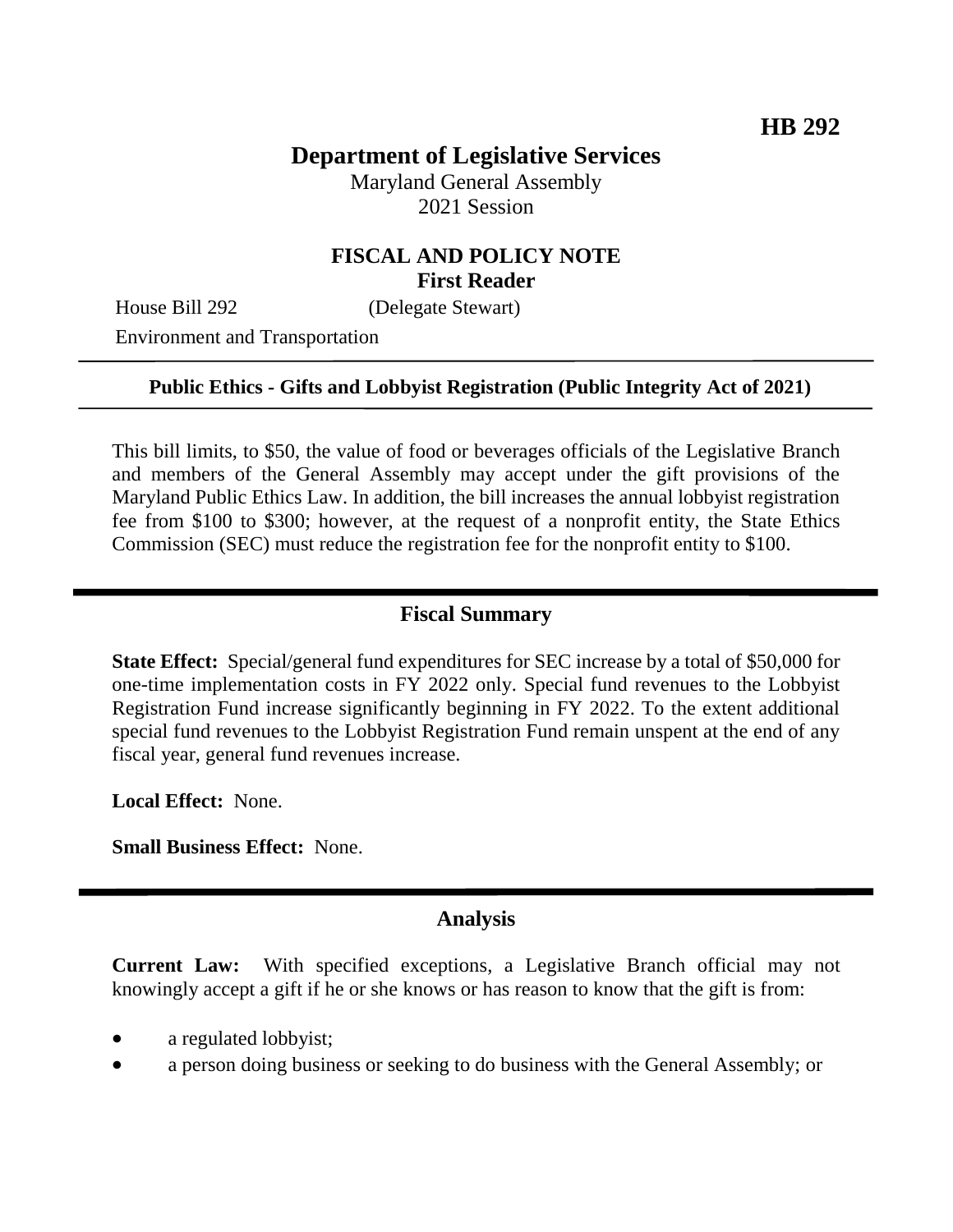a person who has a specific financial interest that may be affected, in a manner distinguishable from the general public, by an action of the General Assembly.

### *Gifts of Food and Beverages*

An official of the Legislative Branch may accept food or beverages received and consumed in the presence of the donor or sponsoring entity as part of a meal or reception to which all members of a legislative unit have been invited. The official need not disclose such gifts in annual financial disclosure statements, and the sponsor of the event need not name individual attendees in lobbying activity reports.

In addition, *during the interim*, a member of the General Assembly may accept food or beverages from a donor or sponsoring entity other than a regulated lobbyist at a location within a county that contains the member's district, provided that the donor or sponsoring entity is located within a county that contains the member's district. The member must report such a gift if its value exceeds \$20.

Finally, a member of the General Assembly may accept food or beverages offered at the time and geographic location of a meeting of a legislative organization for which the member's presiding officer has approved the member's attendance at State expense. The provision applies primarily to a reception sponsored by a lobbyist or interest group at the time of a National Conference of State Legislatures or Eastern Regional Conference of the Council of State Governments meeting. The member need not report these gifts, and the lobbyist/sponsor is not required to report the names of individual members attending.

#### *Lobbyist Registration*

A "regulated lobbyist" is any person or entity required to register with SEC because the person or entity has, generally, incurred expenditures and/or received compensation to influence legislative or executive action, as set forth under § 5-702 of the General Provisions Article. A regulated lobbyist must register separately for each entity that has engaged the regulated lobbyist for lobbying purposes.

A regulated lobbyist must file a registration with SEC within five days after first performing an act that requires registration under the Ethics Law and by November 1 annually thereafter. Each registration form must be accompanied by a fee of \$100, which is credited to the Lobbyist Registration Fund.

HB 292/ Page 2 **State Revenues:** The bill increases the lobbyist registration fee from \$100 to \$300. Nonprofit entities, however, may request a reduced fee of \$100. As discussed above, registration fees are generally paid annually and are deposited into the Lobbyist Registration Fund, which is used to defray the expenses of administering the lobbying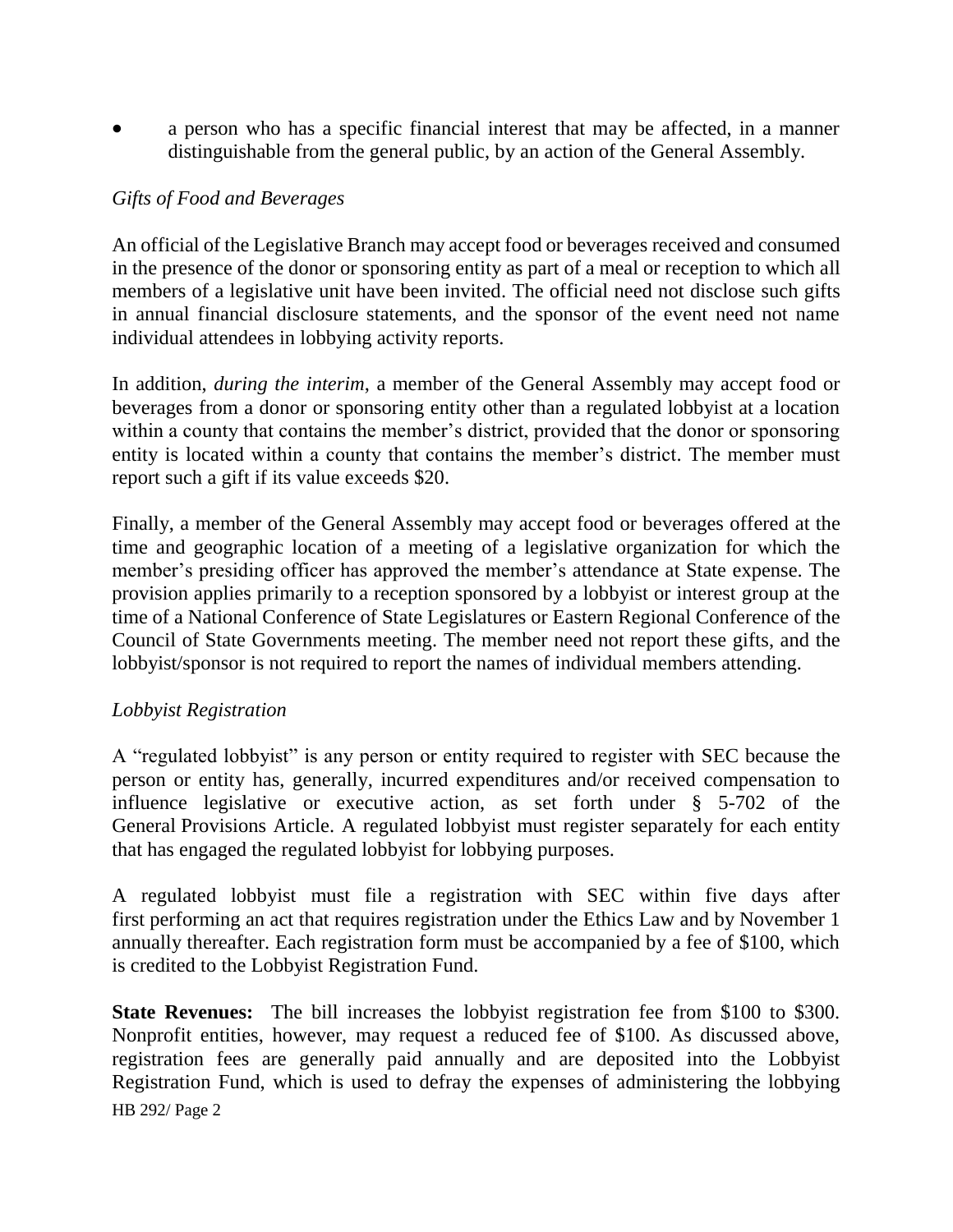provisions of the Ethics Law. Any balance remaining in the fund at the end of a fiscal year reverts to the State general fund.

Lobbyist Registration Fund revenues increase, potentially significantly, due to the increased fee under the bill. However, the amount of the increase depends on the number of filings and the extent to which filers are eligible for the reduced, \$100 fee (which is the same as the fee under current law). According to SEC's 2019 annual report, for the lobbying year ending in October 2019, 3,424 registrations were submitted by 717 lobbyists on behalf of 1,505 employers. SEC estimates that approximately 30% to 50% of registered entities may be eligible for the reduced, \$100 fee under the bill. *Under one illustrative scenario*, special fund revenues increase by \$340,000 to \$480,000 annually, assuming that (1) the number of filings remains constant at lobbying year 2019 levels and (2) 30% to 50% of filings are eligible for the reduced, \$100 fee under the bill.

As discussed above, any funds remaining in the Lobbyist Registration Fund at the end of a fiscal year revert to the general fund. Thus, general fund revenues increase to the extent increased Lobbyist Registration Fund revenues remain unspent at the end of any fiscal year.

**State Expenditures:** SEC advises that the bill's changes to gift provisions and lobbyist registration fees necessitate various changes to its lobbyist registration and reporting system, electronic payment system, and online lobbyist and conflict of interest training programs. SEC further advises that costs related to upgrades to the lobbyist registration and reporting system, electronic payment system, and lobbyist training program would be paid for from the Lobbyist Registration Fund.

One-time contractual costs for upgrades to the lobbyist registration and reporting system, electronic payment system, and lobbyist training program total an estimated \$45,000. One-time costs to update the conflict of interest training program are estimated at \$5,000. Thus, special and general fund expenditures for SEC increase by \$45,000 and \$5,000, respectively, in fiscal 2022 only.

# **Additional Information**

**Prior Introductions:** None.

**Designated Cross File:** None.

**Information Source(s):** State Ethics Commission; Department of Legislative Services